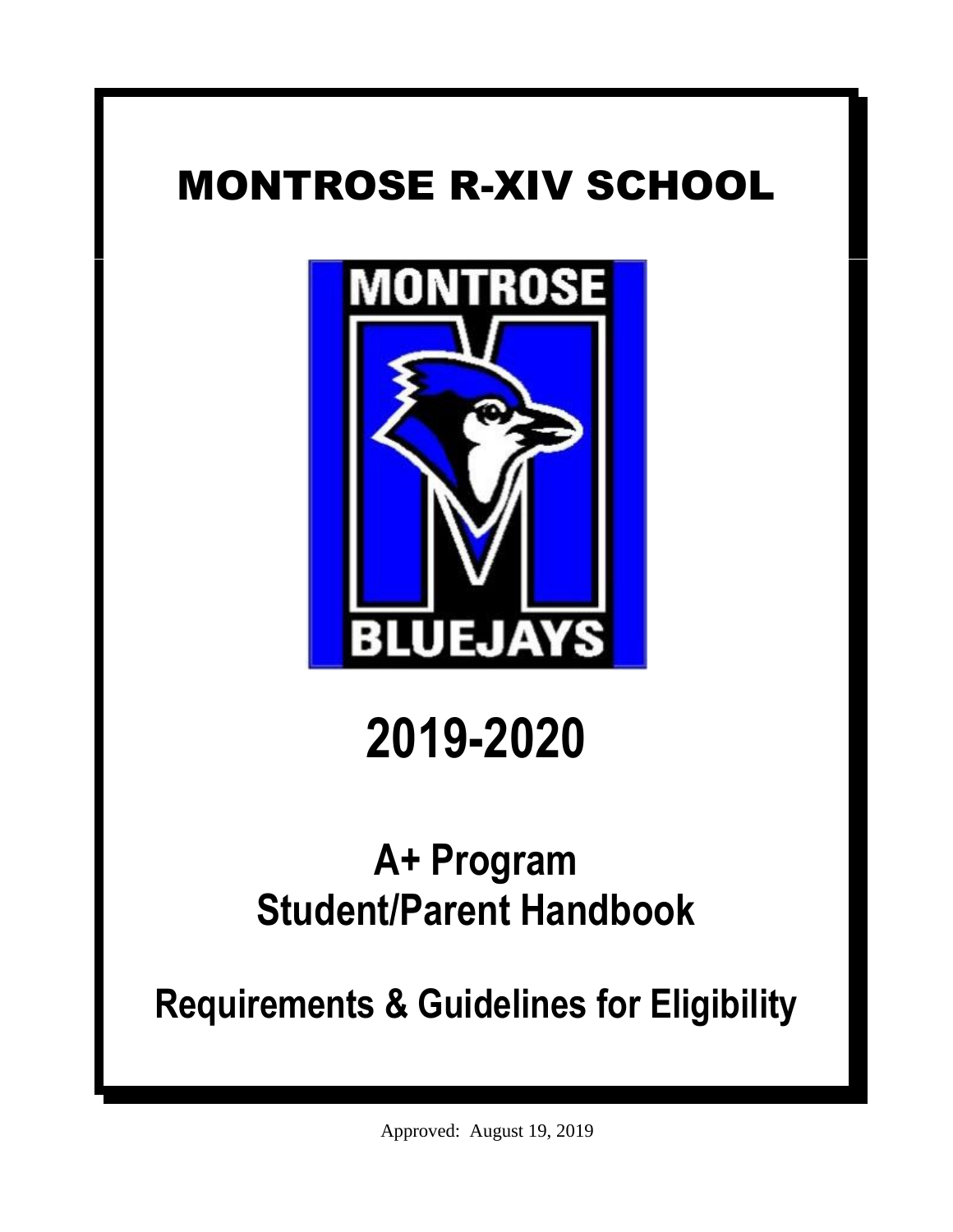# **Table of Contents**

| $\overline{2}$ |
|----------------|
| $\mathbf{2}$   |
| $\mathbf{2}$   |
| 4              |
| 5              |
| 6              |
| 6              |
| 9              |
| 9              |
| 10             |
| 11             |
| 11             |
| 12             |
| 12             |
| 12             |
| 13             |
| 14             |
| 15             |
| 16             |
| 17             |
| 18             |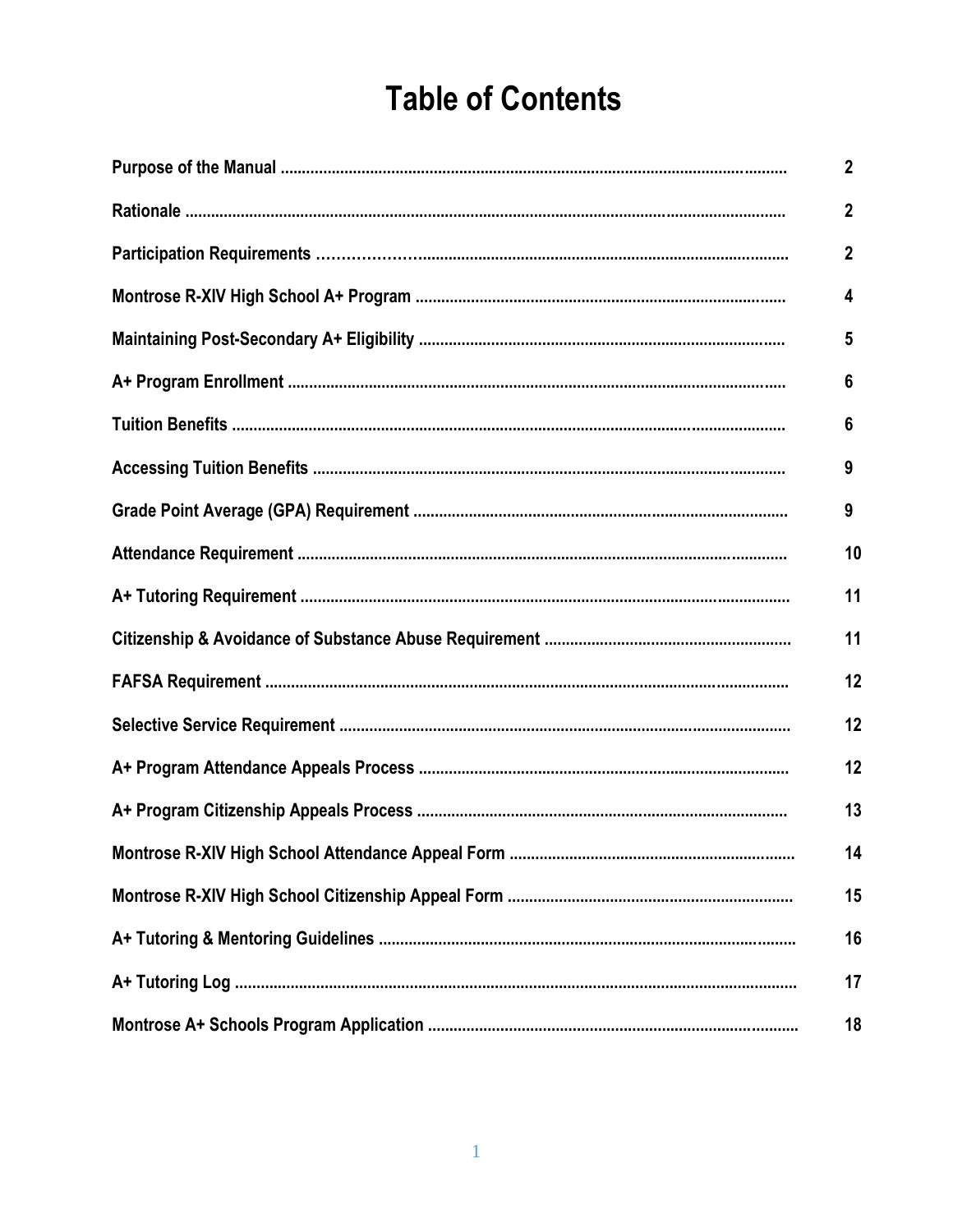## **Purpose of the Manual**

The purpose of this manual is to provide students, parents, and staff with information about the guidelines and policies of the Montrose R-XIV High School A+ Program. It is the responsibility of the school to ensure that A+ designation is achieved and continued A+ status is maintained. It is the responsibility of the student and parent to read, understand and comply with program requirements.

## **Rationale**

The A+ Schools Program is a school-improvement initiative established by the Outstanding Schools Act of 1993. The program is raising academic standards, opening new doors to higher education, and introducing students to the teaching profession through tutoring and mentoring activities. The program provides incentives for local high schools to:

- Reduce the dropout rate
- Raise academic expectations and eliminate "general track" courses
- Provide better "career pathways" for all students
- Work more closely with business and higher education leaders

The primary goal of A+ Schools is to assure that all students are well prepared to pursue advanced education and employment. The program also offers state-paid financial assistance to students who graduate from an A+ designated high school and meet specific requirements. According to the U.S. Department of Labor, seventy-five percent of our jobs require technical skills. The A+ Schools Program encourages all students to focus on a career early and set a goal that includes training beyond high school. The A+ Schools Program asks all students to select a career path, plan course work for all four years of high school, and progress toward their goal of obtaining additional training/education at the post-secondary level and/or obtaining a high-skill, high-wage job after graduation.

# **Participation Requirements**

- The high school from which the student graduates must meet and maintain all the requirements for A+ schools designation.
- State funding must be available. As with any state program, A+ Schools Program financial incentives are subject to the political process of annual appropriation and legislative approval.
- The student must meet all eligibility criteria outlined in the A+ Schools Agreement and A+ Citizenship Guideline. The forms must be signed by students and parents to indicate participation in the program and must be turned in to the school's A+ Office to be placed in the student's file.

The chart on the following page, from the Department of Elementary and Secondary Education, demonstrates the current and most-up-to-date requirements.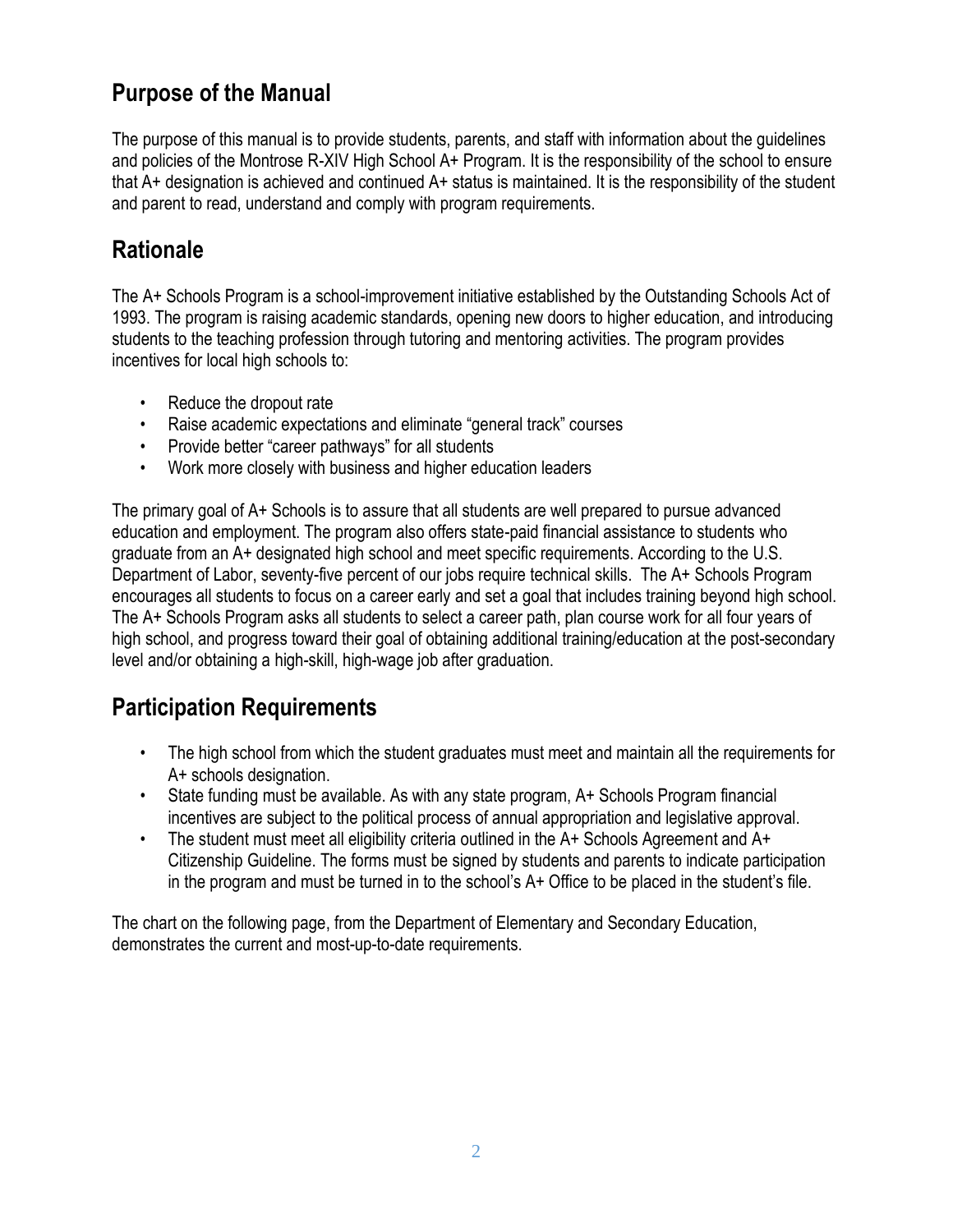To be eligible for assistance you must meet the following requirements:

#### **High School Students Thitial Postsecondary Students Theory Renewal Students**

- **Be a U.S. citizen or permanent resident.**
- **Enter into a written agreement with your high school prior to graduation.**
- **Attend a designated A+ high school for 3 years prior to graduation.<sup>1</sup>**
- **Graduate from an A+ designated high school with an overall grade point average of 2.5 or higher on a 4.0 scale.**
- **Have at least a 95% attendance record overall for grades 9-12.**
- **Perform at least 50 hours of unpaid tutoring or mentoring, of which up to 25% may include job shadowing prior to graduation. <sup>2</sup>**
- **Maintain a record of good citizenship and avoid the unlawful use of drugs and/or alcohol while in grades 9-12.**
- **Have achieved a score of proficient or advanced on the Algebra I end of course exam or a higher level DESE approved end-ofcourse exam in the field of mathematics.<sup>3</sup>**
- **Enroll and attend full-time at a [participating public](http://dhe.mo.gov/ppc/grants/documents/EligibleAplusPostsecondarySchools.pdf)  [community college or](http://dhe.mo.gov/ppc/grants/documents/EligibleAplusPostsecondarySchools.pdf)  [vocational/technical school, or](http://dhe.mo.gov/ppc/grants/documents/EligibleAplusPostsecondarySchools.pdf)  [private two-year](http://dhe.mo.gov/ppc/grants/documents/EligibleAplusPostsecondarySchools.pdf)  [vocational/technical](http://dhe.mo.gov/ppc/grants/documents/EligibleAplusPostsecondarySchools.pdf)  [school.](http://dhe.mo.gov/ppc/grants/documents/EligibleAplusPostsecondarySchools.pdf) (Students who have a disability as defined by Title II of the Americans with Disabilities Act and are unable to enroll full time because of their disability but enroll in at least six credit hours may be considered to be enrolled full time.)**
- **Be seeking a degree or certificate at the school in which you are enrolled.<sup>4</sup>**
- **Not be pursuing a degree or certificate in theology or divinity.**
- **Not have a criminal record preventing receipt of federal Title IV student financial aid.**
- **Make a good faith effort to secure all available federal financial aid by completing the [Free Application for](http://www.fafsa.ed.gov/)  [Federal Student Aid](http://www.fafsa.ed.gov/)  [\(FAFSA\).](http://www.fafsa.ed.gov/) If you are attending a school that does not participate in Title IV programs, you must complete the [FAFSA4caster,](http://www.fafsa.ed.gov/) which is a tool for estimating your level of need for federal financial aid.**
- **Achieve at least a 2.0 cumulative grade point on a 4.0 scale at the end of the fall semester (or at the end of the initial payment period for nonsemester- based programs) and otherwise maintain satisfactory academic progress as defined by your school.**
- **Complete 12 semester credit hours or the equivalent (6 hours during the summer term) each term in which you receive an A+ award in order to maintain eligibility for the next term. Students in clock hour programs must complete 90% of the clock hours required for the applicable federal payment period.**

- **Continue to meet the eligibility requirements for initial students, except for the 2.0 CGPA fall semester requirement.**
- **Maintain a 2.5 cumulative grade point average on a 4.0 scale and otherwise maintain satisfactory academic progress as defined by your school.<sup>5</sup>**
- **Make a good faith effort to secure all available, nonloan federal financial aid by completing the [Free](http://www.fafsa.ed.gov/)  [Application for Federal](http://www.fafsa.ed.gov/)  [Student Aid \(FAFSA\)](http://www.fafsa.ed.gov/) each academic year. If you are attending a school that does not participate in Title IV programs, you must complete**

**the [FAFSA4caster,](http://www.fafsa.ed.gov/) which is a tool for estimating your level of need for federal financial aid.**

 **Complete 12 semester credit hours or the equivalent (6 hours during the summer term) each term in which you receive an A+ award in order to maintain eligibility for the next term. Students in clock hour programs must complete 90% of the clock hours required for the applicable federal payment period.**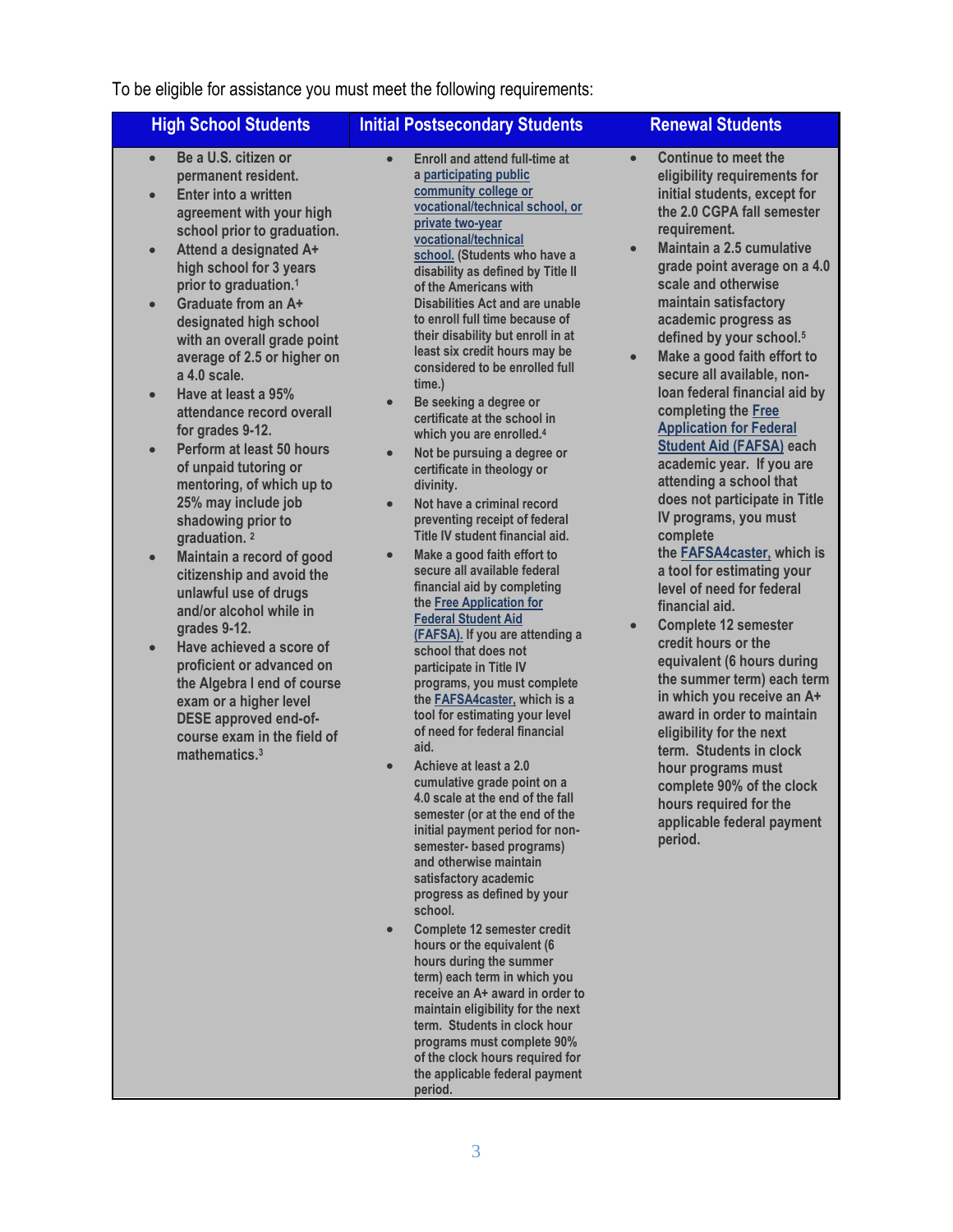<sup>1</sup> 2018 seniors who attended an A+ designated high school for any three of the four years prior to high school graduation have met this requirement. In addition, regardless of your graduation year, if one of your parents is a member of the military on active duty or has retired from the military and relocated to Missouri within one year of their retirement, you are exempt from this requirement. However, you must attend an A+ designated high school in the school year immediately preceding graduation and meet all of the other high school eligibility requirements.

<sup>2</sup> High school policy may allow this criterion to be met up to 6 months beyond high school graduation in exceptional circumstances. Check with your high school's A+ coordinator to see if this is an option.

**<sup>3</sup> 2020 High School seniors** - If you meet all of the eligibility requirements except the end of course exam requirement, you may establish eligibility by achieving a combined ACT math subscore and high school GPA in accordance with the following scale. You may achieve the qualifying score as a high school or postsecondary student. If you achieve the score as a postsecondary student you may be eligible for an award in the same term that you take the test.

| <b>ACT Math Score</b> |     | <b>High School GPA</b> |
|-----------------------|-----|------------------------|
| 17 or greater         | and | 2.5 or greater         |
| 16                    | and | 2.8 or greater         |
| 15                    | and | 3.0 or greater         |

**<sup>4</sup>**If you have already received an associate degree or baccalaureate degree you are not eligible for the A+ scholarship program.

**<sup>5</sup>**A renewal student is someone that has received an A+ payment, or who was eligible but whose award was reduced to zero after federal, non-loan aid was applied to tuition and fees, in a prior academic year. If this is the first academic year in which you have received an A+ payment, you are not subject to the renewal 2.5 minimum GPA requirement but you must achieve at least a 2.0 cumulative grade point average by the end of the fall term, or the end of the initial payment period for non-semester based programs.

#### **Montrose R-XIV High School A+ Program**

The education of all students is important, regardless of their plans following high school. Some high school graduates will choose to attend a four-year college or university; others may go directly into the work force or military; and still others may seek additional training at a postsecondary career/technical school or community college. The A+ Schools Program is designed to ensure that no matter which option is chosen, all high school students will be provided selections of courses, career counseling, technology and/or workplace skill development opportunities that are appropriate to their career goals.

Montrose R-XIV High School students who meet all state-mandated A+ participation requirements may be eligible for these financial incentives, provided 1) state funds are appropriated by the legislature or 2)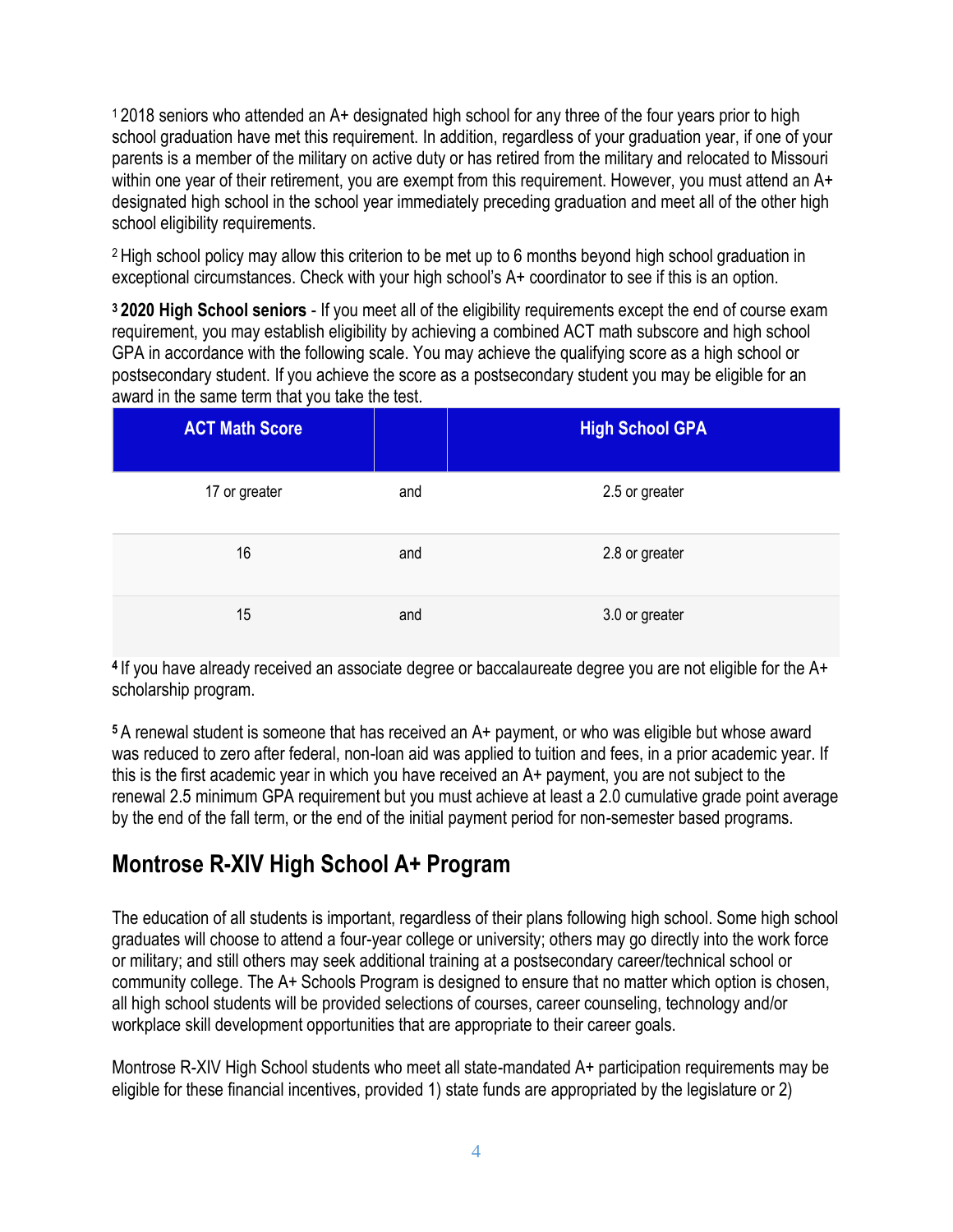subject to state funding approval. If a student is a noncitizen, it is up to the post-secondary institution to determine whether they are eligible for the incentives for the A+ program.

Students must meet the following requirements to be eligible for tuition and common student fee reimbursement:

- Sign an A+ Schools Agreement and A+ Citizenship Guideline prior to high school graduation.
- Attend a designated A+ School for three years prior to graduation.
- Graduate from an A+ designated high school with a cumulative, non-weighted 4-year grade point average of 2.5 or higher.
- Maintain a cumulative, 4-year attendance record of at least 95 percent.
- Perform 50 hours of unpaid, school-based academic tutoring. Tutoring is usually completed during a student's junior or senior year. Tutoring must be academic in nature and completed in the Tutoring class or by prior arrangement with the A+ Coordinator. Only A+ Office approved tutoring will be included in the student's A+ eligibility file.
- Maintain a record of good citizenship and avoid the unlawful use of alcohol and/or drugs.
- File a Free Application for Federal Student Aid (FAFSA). A+ funding becomes available only after all federal aid has been determined and applied to tuition and fees.
- All individuals required to register under the United States Military Selective Service Act must show proof of registration to be eligible for state-supported financial assistance.
- Beginning with the high school senior class of 2015, have achieved a score of proficient or advanced on the Algebra I end of course exam.
- Beginning in 2017, if you meet all of the eligibility requirements except the end of course exam requirement, you may establish eligibility by achieving a combined ACT math sub score and high school GPA in accordance with the scale listed above. You may achieve the qualifying score as a high school or postsecondary student. If you achieve the score as a postsecondary student, you may be eligible for an award in the same term that you take the test.

# **Maintaining Post**‐**Secondary A+ Eligibility**

You may renew your award annually.

To renew, initial students must:

- Achieve a minimum 2.0 cumulative grade point average by the end of the fall term.
- Complete at least 12 credit hours in each fall and spring term in which you receive an A+ award (6 credit hours in summer).
- Achieve a minimum 2.5 cumulative grade point average by the end of the spring term.

To renew, renewal students must:

- Complete the **[FAFSA](http://www.fafsa.ed.gov/)**, or **[FAFSA4caster](http://www.fafsa.ed.gov/)** if applicable, each year in order to make a good faith effort to secure a Pell grant or other federal aid
- Maintain a 2.5 grade point average and otherwise maintain satisfactory academic progress as defined by your school
- Complete at least 12 credit hours in each fall and spring term in which you receive an  $A<sup>+</sup>$  award (6) credit hours in summer).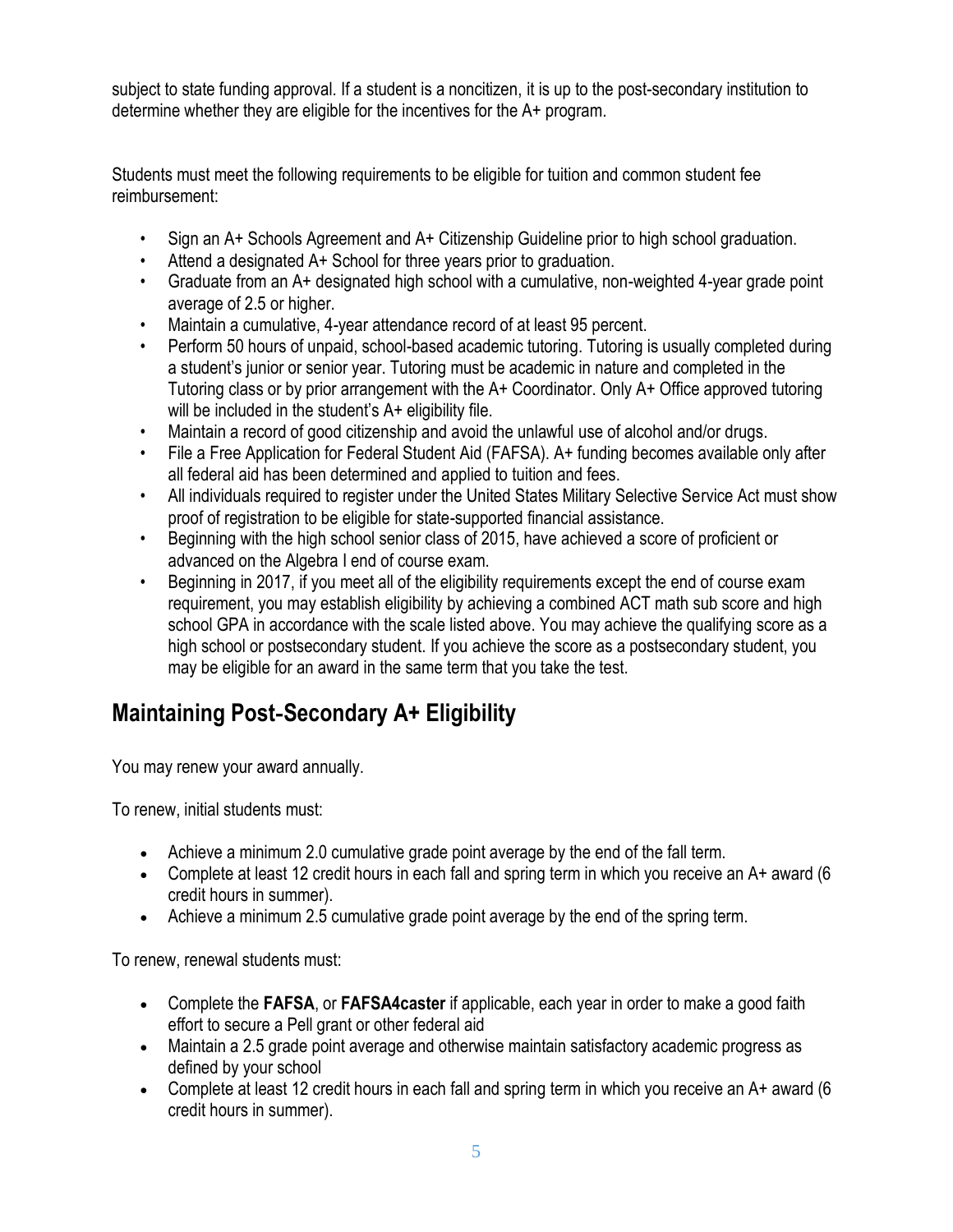If you fail to meet the renewal criteria, you may receive the award in the term following the school's determination that the standard has been regained. Schools have different policies for how frequently they monitor satisfactory academic progress. You will need to check with your school to determine when your award might be reinstated.

# **A+ Program Enrollment**

A+ participation is voluntary. Students may enroll in the program by completing and returning an A+ Schools Agreement and A+ Citizenship Guideline to the A+ office. Forms are available in the A+ office. There is no specific deadline for enrolling in the A+ Program. Students are encouraged, however, to begin their participation in the A+ Program at the beginning of their freshman year. Enrolling early allows students and their parents to focus on compliance with A+ goals and meeting requirements of the program before graduation.

#### **Q. What does signing the A+ Agreement mean?**

**A.** By signing and submitting the A+ agreement, students and their parents are simply indicating an interest in the students' participation in the A+ Program and that they understand the requirements which qualify the students for that program. When an agreement has been signed by all parties and returned, a file will be established for that student and will be located in the A+ Program Coordinator's office. This file denotes the student's active participation in the A+ Schools Program and will contain all pertinent information relative to the student's eligibility for A+ funds.

# **Tuition Benefits**

Students who successfully complete the requirements of the program may qualify to receive financial assistance for tuition and common student fees to attend any public community college or vocational/technical school in the State of Missouri. Under the program, the financial incentives may be available for eligible students for two years (6 semesters) during the four-year period immediately following graduation.

The tuition incentive is earned by each individual and is not transferable to any other student. Receipt of private scholarships will not affect any student's eligibility to participate in the A+ program.

Financial need is not a factor in determining student eligibility for the A+ tuition incentive.

The scholarship will reimburse, within the limits described in the following paragraph, the unpaid balance of your tuition and general fees after all available, non-loan federal financial assistance, such as the federal Pell grant, has been applied to your account. This may result in a zero award if your Pell grant is sufficient to cover all tuition and general fee charges. General fees are fees that are charged to all students and do not include fees specific to an individual program or group of students.

The tuition amount eligible for reimbursement is capped at the published standard per credit hour tuition rate charged by State Technical College of Missouri. The reimbursement cap is subject to change annually as tuition rates change. The maximum reimbursement rate is announced in late spring or early summer each year. For the 2019-20 academic year, the maximum rate is \$175.25 per credit hour or \$4.70 per clock-hour.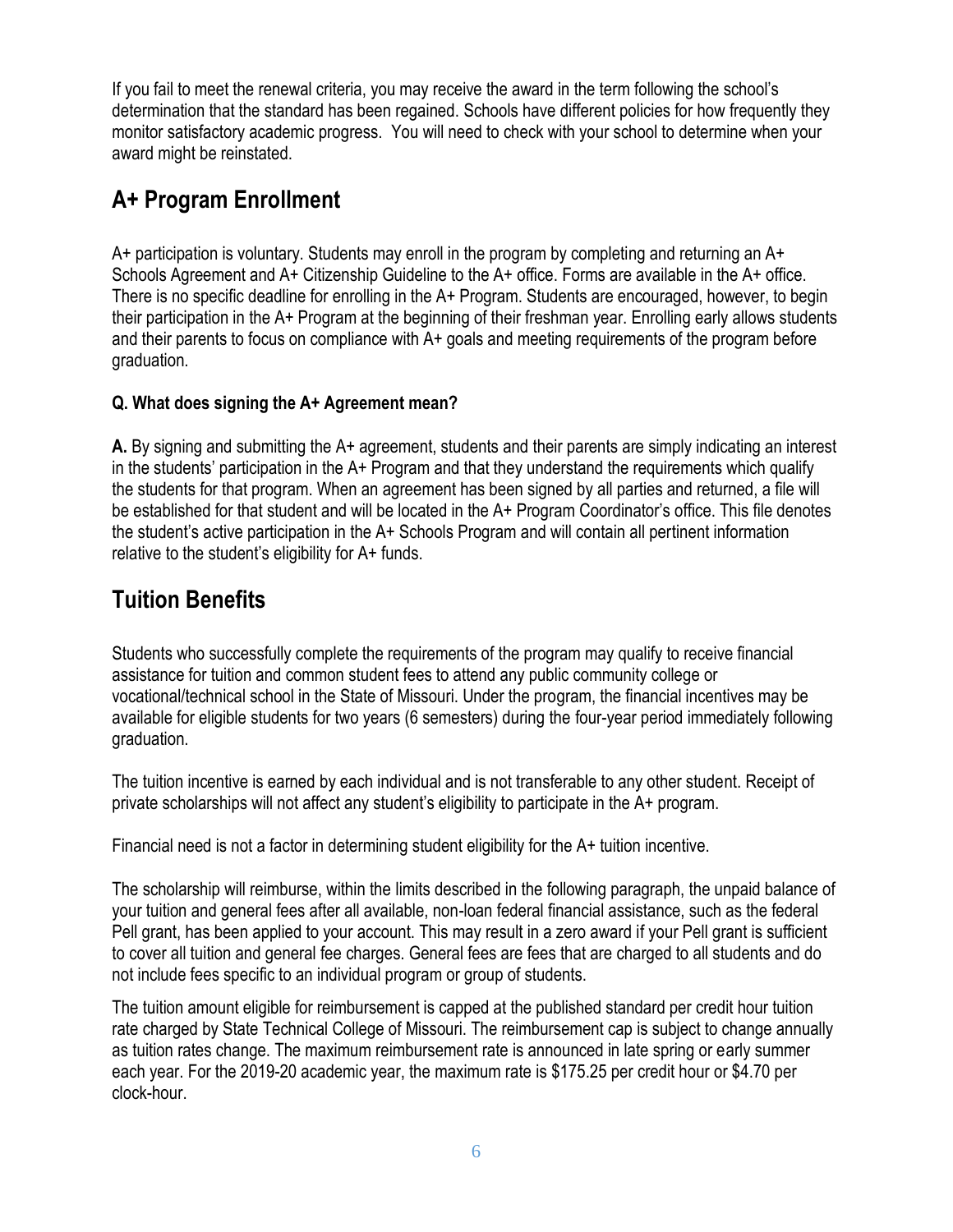The amount reimbursed may be reduced if there are insufficient state appropriations. The following factors may also affect the amount you are eligible to receive:

- Reimbursement will be made for completed coursework, including remedial coursework, for which a standard grade was assigned and that is required by your school for the completion of the degree or certificate. For A+ Scholarship purposes, a grade of Incomplete is considered a standard grade.
- Coursework that is part of a higher level certificate or degree program taken after receipt of a certificate will be reimbursed if it is related to the original certificate.
- The amount of reimbursement paid for coursework for which a standard grade was not assigned (dropped coursework), including coursework from which you officially or unofficially withdrew, will not be reimbursed if you complete 12 semester credit hours (6 in summer). Dropped coursework will be reimbursed if you complete fewer than 12 semester credit hours (6 in summer) because you will be ineligible for A+ until the dropped hours are completed. For example, if you enroll in 15 hours but only complete 12, A+ will not pay for the 3 hours that were dropped. If you enroll in 15 hours but only complete 9, A+ will pay for all 15 hours but you will be ineligible for A+ until you have completed at least 3 hours (9+3=12 hour completion requirement).
- Repeat coursework, which includes courses for which you have already received a grade (including a failing grade), will not be reimbursed.

#### **Q. Does participating in the A+ program restrict a student's choices?**

**A.** Participating in the A+ Program in high school DOES NOT in any way restrict a student's educational choices. The A+ Schools Program is designed to provide greater opportunities for students. Signing up will not restrict the options available to a student while in high school or upon graduating from high school.

#### **Q. What if an A+ participant decides to attend a four-year college or university?**

**A.** There are no repercussions for participating in the A+ Program in high school and completing the student eligibility requirements. Many students will develop plans to attend a four-year college or university following high school. (The A+ Schools Scholarship incentive MAY NOT be applied to costs associated with a four-year college or university.)

- Students eligible for A+ tuition benefits may opt to attend a community college for two years, earn an Associate's Degree, or simply earn basic credit hours; then transfer those credits to a four-year college/university.
- If an A+ eligible student should withdraw from a four-year institution with at least a 2.5 GPA, he/she could enroll at a Missouri public community college or vocational-technical school and may still be eligible for A+ tuition benefits during the four-year period immediately following graduation. Students should check with the institution's A+ Coordinator to determine eligibility status.

#### **Q. What if an A+ participant decides not to attend a community college or vocational or technical school?**

**A.** Participation in the A+ Program in no way restricts a student's post high school career or educational opportunities. It is simply a funding resource for post-secondary education should the student choose to utilize it. A student who participates in the A+ Program is NOT required to attend a community college or vocational or technical school.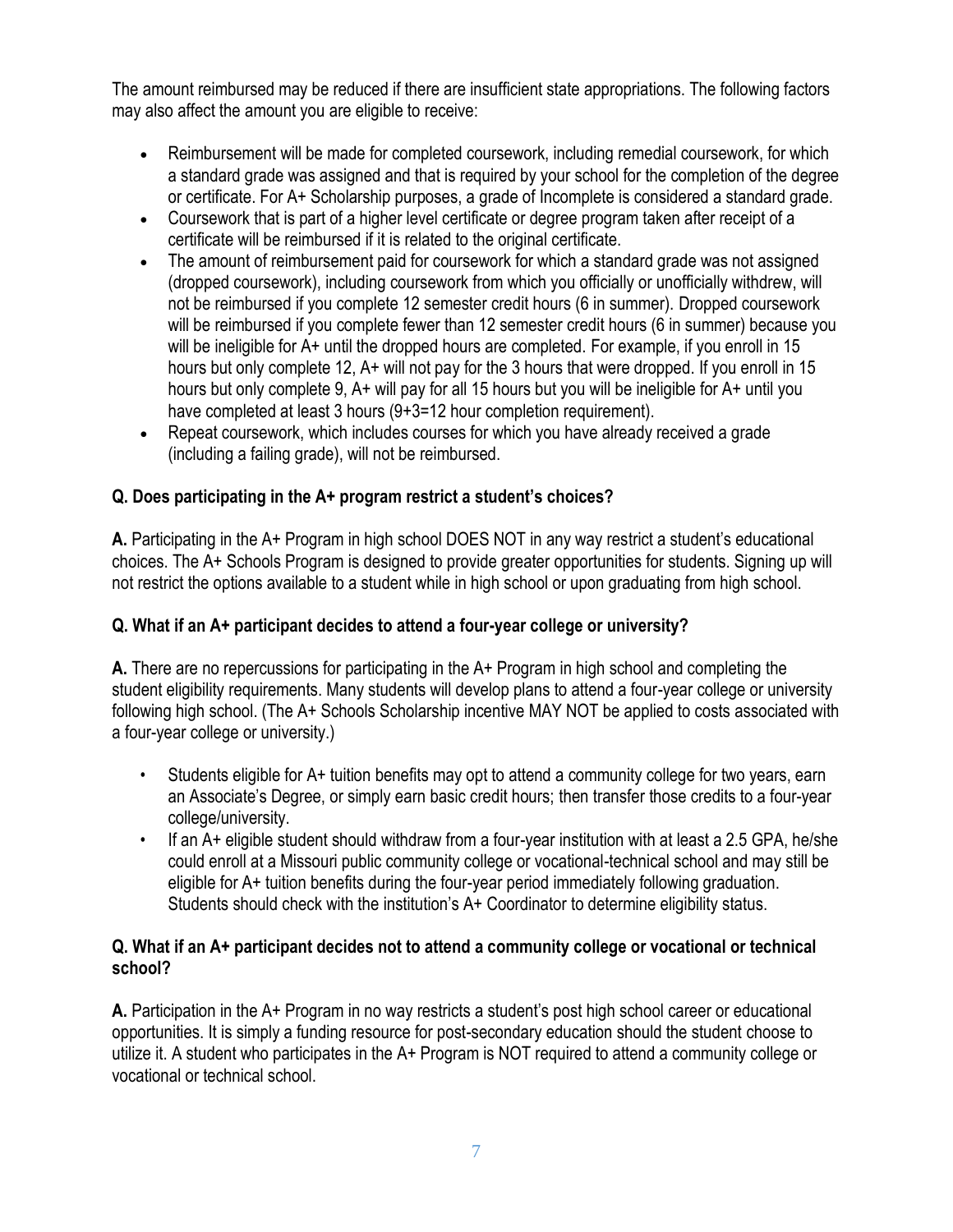#### **Q. What if an A+ participant attends a community college or vocational/technical school and then decides to transfer schools?**

**A.** If you choose to transfer to a different **[participating Missouri school](http://dhe.mo.gov/documents/EligibleAplusPostsecondarySchools.pdf)**, either between academic years or semesters, you must contact the MDHE at (800) 473-6757, option 4. Failure to notify the MDHE of the transfer may reduce the total amount you receive under the scholarship.

#### **Q. What if an A+ participant needs to defer their scholarship eligibility?**

**A.** If you are unable to attend school due to active duty service to any branch of the armed forces of the United States, you may qualify for a deferment of your scholarship eligibility. The deferment will ensure you receive 48 months of eligibility (see more information below). You must return to full-time status within 12 months of the end of your military service and provide a copy of your DD214 to verify the length of your service in order to resume your eligibility.

To defer your eligibility you must submit a written request to: Missouri Department of Higher Education

 $ATTN: A+$ P.O. Box 1469 Jefferson City, MO 65102-1469

#### **Q. How long is an A+ participant eligible for the scholarship award?**

**A.** Your eligibility expires when the earliest of the following occurs:

- 48 months after the graduation date documented on your high school transcript.
	- Students providing service to any branch of the U.S. armed forces can defer their eligibility (see more information above).
	- Students graduating from high school in mid-year may be eligible for a spring award if their high school transcripts indicate the mid-year graduation date.
- Receipt of an associate's degree
- Completion of 105% of the hours required for the program in which you are currently enrolled

105% includes the following:

- All hours, including developmental/remedial hours, taken at your current A+ eligible school
- All known hours, including developmental/remedial hours, taken at any other A+ eligible school
- Hours taken at any non-eligible A+ school, including out-of-state schools, that your current school accepts in transfer

105% excludes the following:

- Hours earned for work performed before high school graduation, including (but not limited to): dual credit, dual enrollment, technical education articulation, Advanced Placement, International **Baccalaureate**
- Hours from a non-eligible school not accepted in transfer by your current school

If you complete a certificate and progress to a higher-level certificate or degree in a related field, the 105% calculation will include:

 Hours earned at any institution (A+ eligible or non-eligible) prior to receipt of the initial certificate that transfer into the new program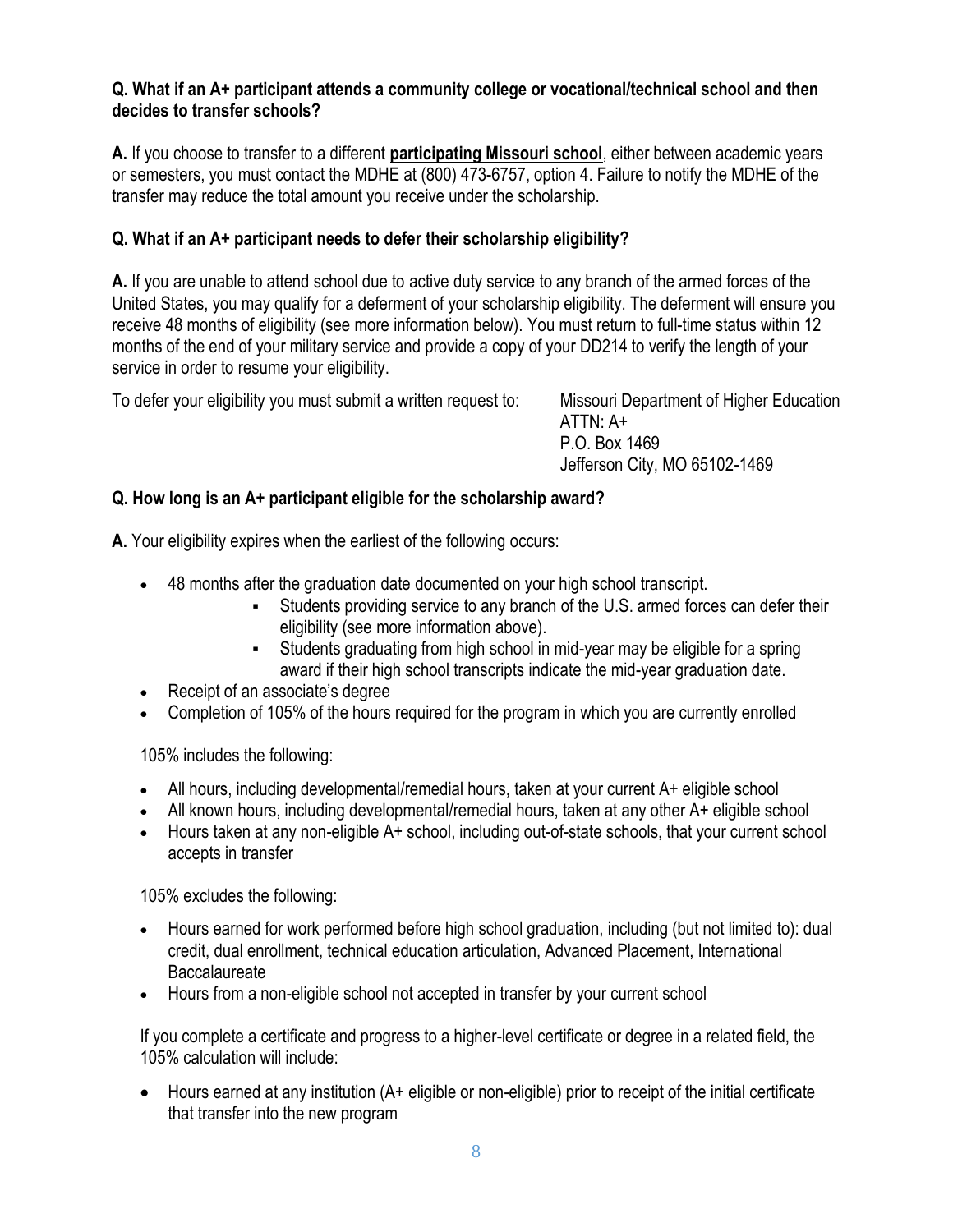- Hours taken at any A+ eligible school, including your current school, after receipt of the initial certificate. This includes any developmental/remedial hours completed.
- Hours taken at any non-eligible A+ school, including out-of-state schools, after receipt of the initial certificate and that your current school accepts in transfer.

After receipt of an initial certificate, the 105% will not include:

- Hours earned for work performed before high school graduation, including (but not limited to): dual credit, dual enrollment, technical education articulation, Advanced Placement, International Baccalaureate
- Hours completed at any institution (A+ eligible or non-eligible) before receipt of the initial certificate that do not transfer into the new program.
- Hours taken at any non-eligible A+ school, including out-of-state schools, after receipt of the initial certificate and that your current school does not accept in transfer.

# **Accessing Tuition Benefits**

It is critical to the integrity of the A+ Program that A+ participants pay strict attention to all the guidelines, rules, and policies that govern the program. Some control is given to local school districts in establishing policy and administering the A+ Program. Most of the rules governing the administration of the program are found in state statutes and are not subject to local amendment.

The MDHE does not provide notice to students of eligibility. Contact your high school A+ Coordinator for your eligibility status based on the high school eligibility criteria. Contact the financial aid office at the school you attend for your postsecondary eligibility status.

You do not have to complete a paper A+ Scholarship application for the MDHE. Check with your community college or vocational/technical school to see what materials they require in addition to the A+ seal/stamp on your high school transcript in order to confirm your A+ eligibility.

In addition, you must complete the **[FAFSA](http://www.fafsa.ed.gov/)** each year. If you are attending a school that does not participate in Title IV programs, you must complete the **[FAFSA4caster](http://www.fafsa.ed.gov/)**, which is a tool for estimating your level of need for federal financial aid.

The MDHE receives electronic FAFSA records for Missouri residents directly from the federal government. Late filing may jeopardize your payment as well as eligibility for other state aid programs.

For the summer term, check with the school you are attending to see which academic year (July 1 to June 30) contains the summer term. For example, if the 2019 summer term is part of the upcoming academic year (called a "header"), you would need to file a 2019-20 FAFSA in order to receive a summer award. If the 2019 summer term is part of the prior academic year (called a "trailer"), a 2018-19 FAFSA is required.

Although you must file a FAFSA for the correct academic year based on your school's academic year, the MDHE will always provide funding for the summer term after July 1, even if your school considers summer to be a trailer to the previous academic year.

# **Grade Point Average (GPA) Requirement**

Eligible participants must graduate with a cumulative non-weighted, unrounded grade point average of 2.5 or higher. For purposes of this program, grade point averages are not rounded (2.499 is not 2.5).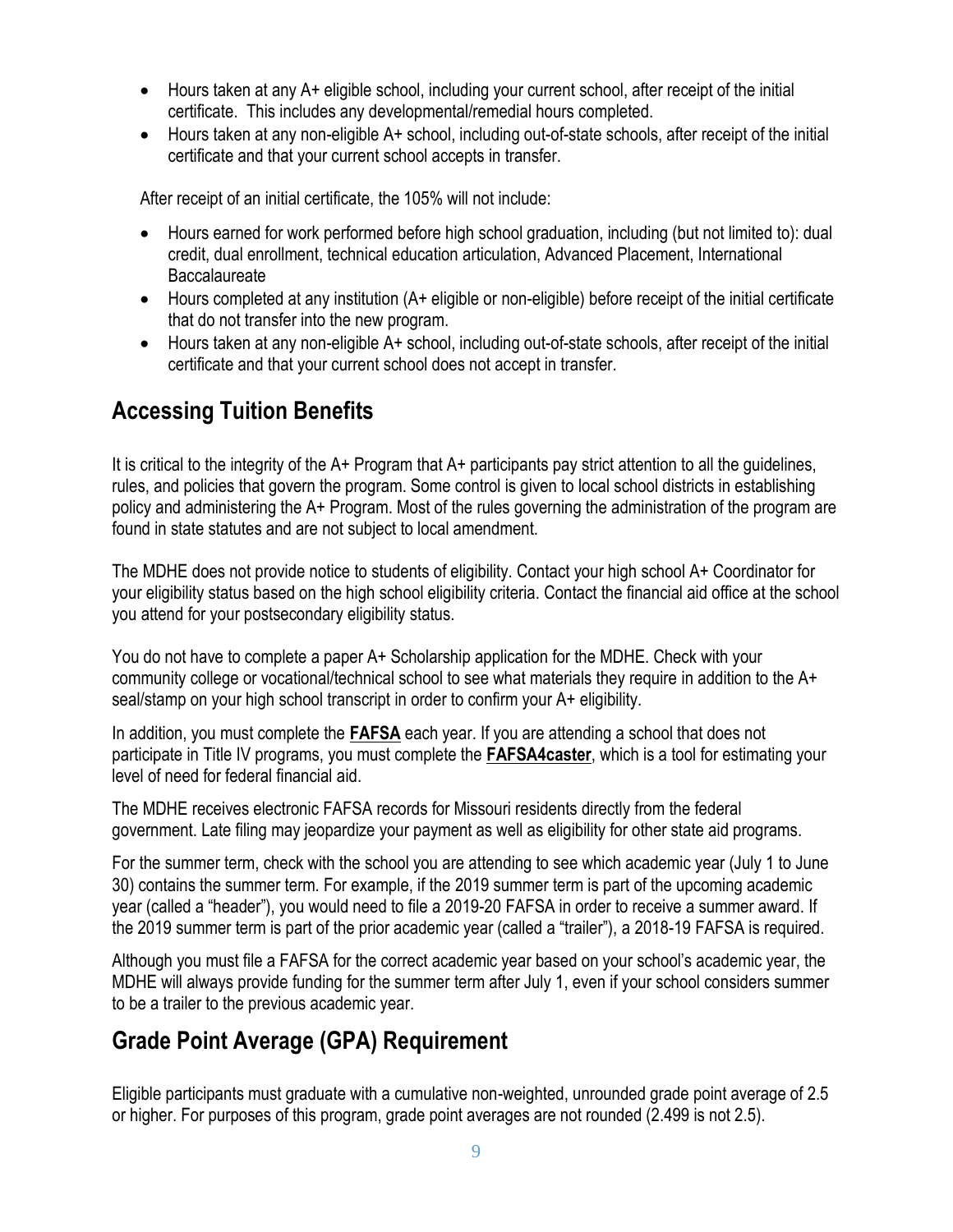It is the responsibility of each participant to closely monitor his/her grade point average. Final determination of eligibility cannot be made until an A+ participant graduates and his/her final GPA is calculated on the official senior transcript.

### **Attendance Requirement**

A+ Students are required to have a 95% attendance rate at the time of graduation, which is based on the cumulative attendance record during his/her four years of high school. Attendance is based upon all hours when school is in regular session. The hours calculated for Average Daily Attendance (ADA) will be used to determine the 95% attendance requirement. Absences that occur as a result of school-sponsored activities are not counted against attendance. The A+ Coordinator and attendance office will keep the official record for each student. It is the responsibility of each A+ participant to closely monitor his/her attendance. Attendance may easily be monitored on the student and/or parent portal, but A+ participants may request their attendance percentage at the end of each semester.

Students are expected to attend school regularly and to be on time for classes. Therefore, the student will acquire the habits of punctuality, self-discipline and responsibility. A student who does not meet the 95% attendance requirement may not be eligible for the A+ Program financial incentives, unless he/she is granted a waiver.

Students who do not meet the attendance guidelines are encouraged to file an appeal as soon as possible. A+ Attendance Waiver forms are available in the high school office or from the A+ Coordinator.

Waivers would most often be granted for (but not necessarily limited to) long-term illnesses, hospitalizations, granted homebound instruction, and treatment for chronic health problems. Samples of acceptable documentation are:

- **•** Hospitalization Physician Letter
- Chronic Health Problems Physician Letter
- Religious Holiday Minister Letter
- Personal/Family Calamity Parent and/or Counselor Letter
- **Catastrophic Illness/Injury Physician Letter**

NO STUDENT WILL RECEIVE A WAIVER IF ABSENCES ARE DUE TO ANY OF THE FOLLOWING:

- Ordinary Colds, Flu or Similar Short-Term Illnesses
- Truancy
- Skipping Classes
- Routine Doctor Visits
- Personal/Family Vacations
- **Transportation Problems (except when riding the school bus)**
- Suspension from School

It is not possible to list every situation. If you have attendance questions, please contact the  $A<sup>+</sup>$ Coordinator.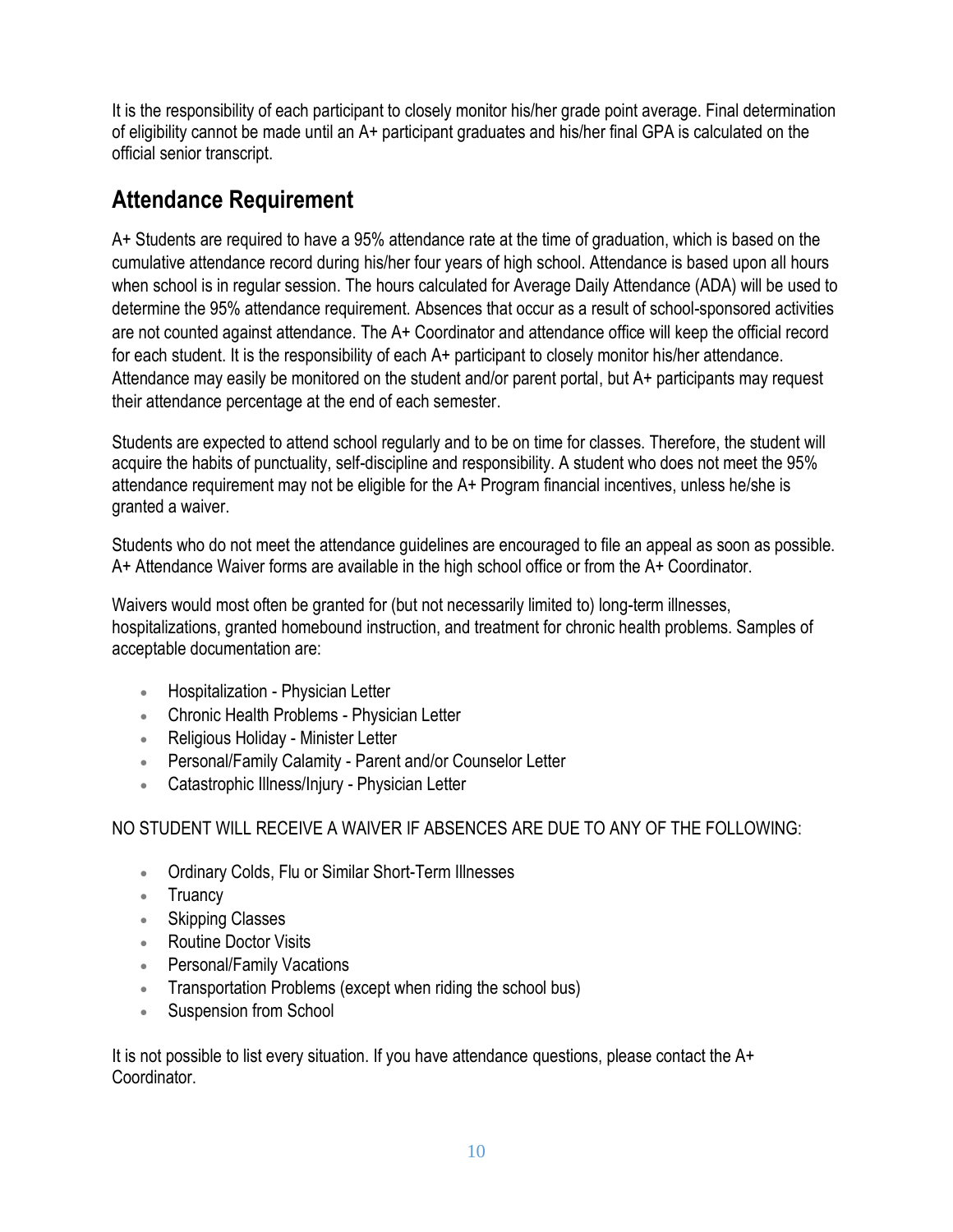# **A+ Tutoring Requirement**

A+ participants must perform a minimum of 50 hours of unpaid, school-based, academic tutoring. Students meet this requirement by enrolling in the Tutoring class during the junior and/or senior year. Tutoring must be academic in nature and completed in the Tutoring class or by prior arrangement with the A+ Coordinator. Only A+ Office approved tutoring will be included in the student's A+ eligibility file.

**A+/Leadership.** The intent of this course is to provide training and tutoring opportunities for A+ students. Students will gain skills in order to assist other students academically. During training, students will be introduced to a variety of academic tools for use throughout their tutoring experience, such as learning styles, listening skills, positive reinforcement, and organizational skills. Other topics discussed will include professionalism, appropriate attire, privacy issues, responsibilities, and dependability. Once training is completed, placements will be made by the A+ Coordinator. Tutors will earn approximately 50-70 hours of supervised and documented tutoring in addition to required coursework. To enroll in this program, students MUST be a senior, receive A+ Coordinator approval AND meet the A+ Schools Program state regulation requirements (2.5 non-weighted GPA, 95% attendance, and good citizenship). Tutoring must be performed in the public school buildings that are part of the district in an approved program. Tutoring must be performed under the supervision of a certified teacher.

Tutoring time must be documented on the official  $A+$  Tutoring Log. These logs are available in the  $A+$ Office and/or your supervising teacher's classroom. No other record will be accepted. The participant is responsible for maintaining his/her tutoring log accurately, obtaining the necessary signatures, and submitting the log to the A+ Office in a timely manner. No credit will be awarded for logs that are misplaced or stolen - no exceptions.

#### **Citizenship & Avoidance of Substance Abuse Requirement**

A+ Students are required to be good citizens and must avoid the unlawful use of alcohol and drugs as judged by the proper school authorities. Students and parents/guardians need to be aware that good citizenship is something that occurs 24/7/365. Good citizenship is not limited to the school day.

The student must have no incident of drug or alcohol possession or use and/or abuse. Any violation (e.g, possession of drugs--including prescription drugs not prescribed to the appropriate person--or alcohol, minor in possession (MIP), possession of paraphernalia, use, manufacture, sale or transportation) will result in loss of eligibility from the program.

- The student must adhere to a code of behavior that will demonstrate respect for authority, faculty, school property, and their fellow students. The school's printed discipline policy will serve as the definition of appropriate behavior. Specific information can be found in the school handbook and district policy manual.
- Students who receive any suspension other than In-School-Suspension as a result of a violation of the school's handbook will not qualify.
- Students who receive punishment for a violation of the Safe Schools Act will be removed from the A+ Program (including but not limited to: assault, weapons, and drug distribution).
- Students who are convicted of a felony will not qualify.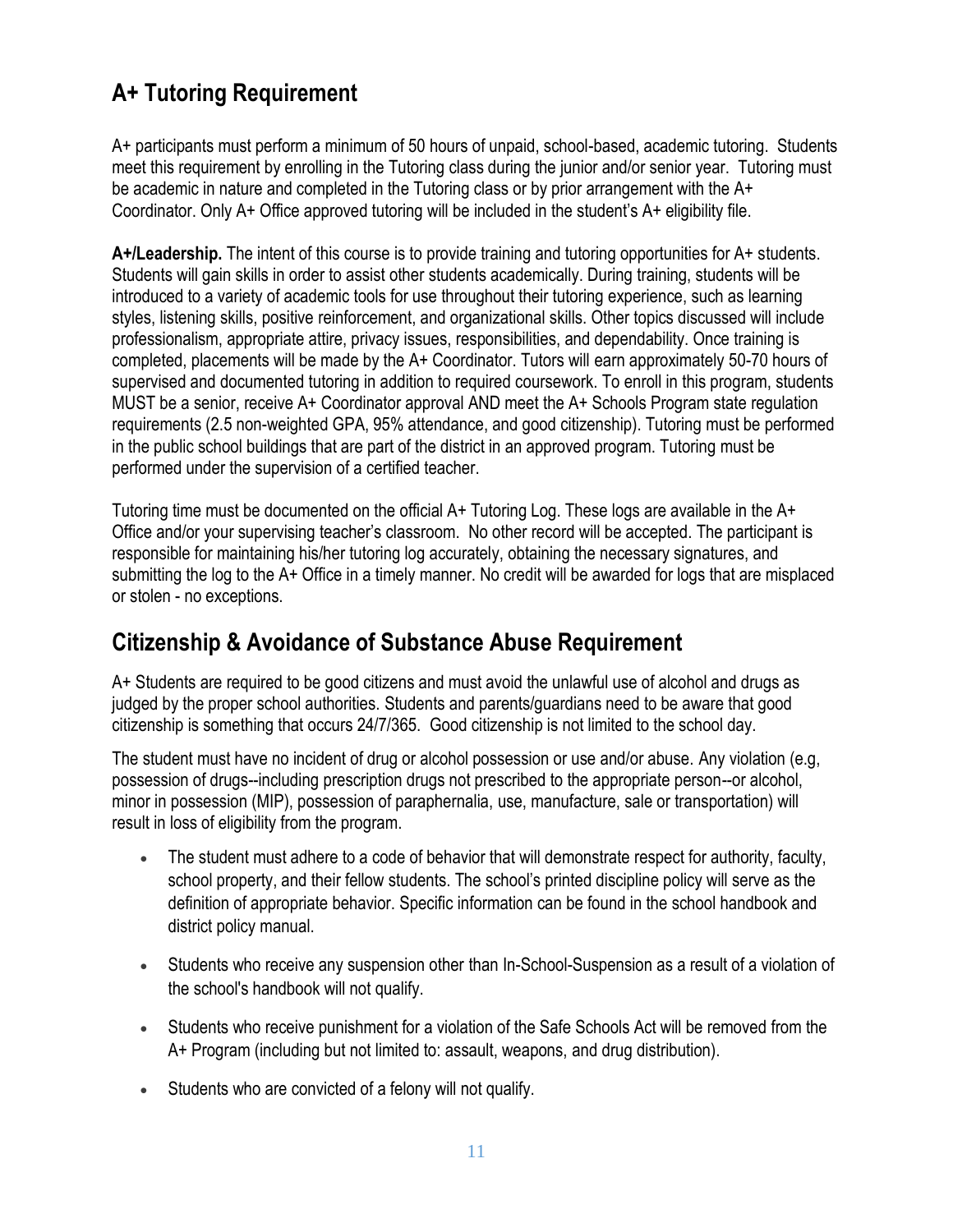A student who violates the citizenship policy may be placed on A+ Citizenship Probation until graduation. A Letter of Probation will be sent to the student's home as notification that the student has been placed on A+ Citizenship Probation. Any violation of the A+ Citizenship Guidelines while the student is on probation will automatically terminate the student from the A+ Program.

## **FAFSA Requirement**

Making a good faith effort to first secure all available federal sources of financial aid that don't require repayment (Free Application for Federal Student Aid) is an import requirement of A+ eligibility.

If a student fails to file the FAFSA prior to graduation from high school, access to A+ funding may be in jeopardy. If all other A+ requirements have been met, the student is considered an A+ Certified graduate and can receive the A+ Stamp on their graduate transcript. If the FAFSA is not completed, however, state funded tuition reimbursement will not be allowed.

The A+ participant and his/her parents must complete and file the FAFSA (Free Application for Federal Student Aid) at www.fafsa.ed.gov the information found on the FAFSA is required by post-secondary institutions to complete the college enrollment process.

#### **Selective Service Requirement**

All individuals required to register under the United States Military Selective Service Act must show proof of registration to be eligible for state-supported financial assistance.

# **A+ Program Attendance Appeals Process**

It is recommended appeals be submitted following the semester during which the absence(s) occurred. However, appeals for any absences prior to the senior year (absences in the freshman, sophomore, and junior year) must be filed no later than October 1 of the senior year. Appeals for absences during the senior year must be filed no later than April 1. Appeals filed after these dates will not be considered.

Parents will be notified in a mailed letter of reason for the loss of eligibility, as well as the procedure and forms needed to appeal. Both parents and students will be encouraged to contact the A+ Coordinator if they have questions or concerns.

If a student is removed from the A+ Program and believes he/she has been declared ineligible unfairly, the student has the right to appeal. The student or parent/guardian must notify the A+ Coordinator in writing of his/her intent to appeal within 30 days of notification, and submit an A+ Attendance Appeal Form. If the A+ Attendance Appeal Form is not filed within 30 days, the appeal will not be considered. When all of the information is received, an A+ Attendance Review appeal hearing will be granted. The A+ Attendance Review Committee shall hear the appeal within 10 days of receiving a written request and A+ Attendance Appeal Form, and return its decision to the student in writing. Parent/guardians may request to be present during the A+ Attendance Review appeal hearing by marking the appropriate choice on the A+ Attendance Appeal Form.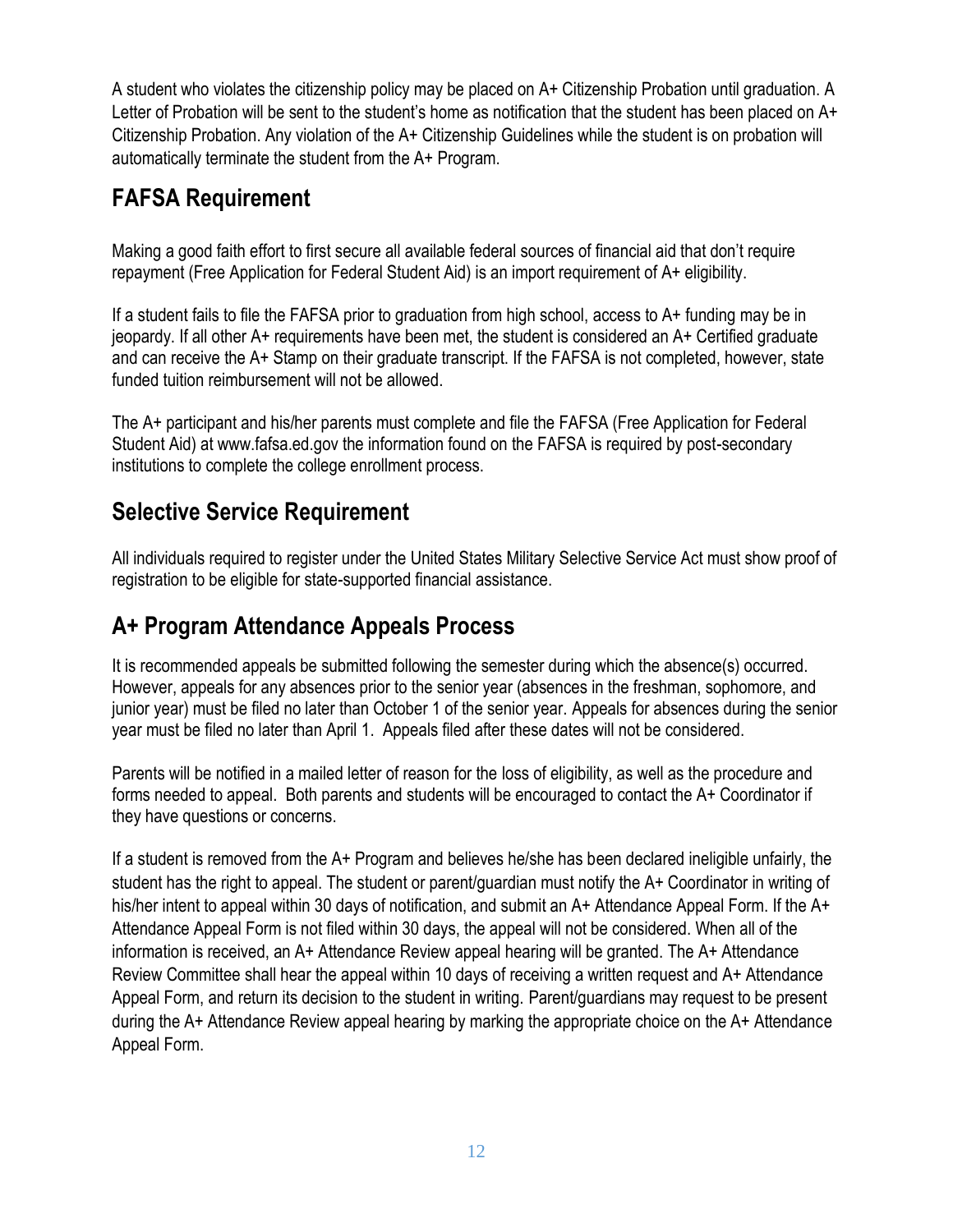The A+ Attendance Review Committee will be composed of the following:

- Principal
- Counselor
- School Health Assistant/Nurse
- Two Teachers
- A+ Coordinator will facilitate the hearing, but be a non-voting member of the process

After the A+ Attendance Review Committee reaches a decision, the A+ Coordinator will notify the student and parent by letter.

If the student/parents/guardians choose not to accept the decision of the A+ Attendance Review Committee, they may appeal to the School Board of Education. They must notify the School Board Secretary. The decision of the School Board of Education is final. All appeals must be completed within 5 school days of the date of the student's high school graduation, and decisions will be based on documentation received prior to the student's graduation date.

# **A+ Program Citizenship Appeals Process**

If a student is removed from the A+ Program and believes he/she has been declared ineligible unfairly, the student has the right to appeal. The student or parent/guardian must notify the A+ Coordinator in writing of his/her intent to appeal within 30 days of notification, and submit an A+ Citizenship Appeal Form. If the A+ Citizenship Appeal Form is not filed within 30 days, the appeal will not be considered. When all of the information is received, an A+ Citizenship Review appeal hearing will be granted. The A+ Citizenship Review Committee shall hear the appeal within 10 days of receiving a written request and A+ Citizenship Appeal Form, and return its decision to the student in writing. Parent/guardians may request to be present during the A+ Citizenship Review appeal hearing by marking the appropriate choice on the A+ Citizenship Appeal Form.

The A+ Citizenship Review Committee will be composed of the following:

- Principal
- Counselor
- Three Teachers
- A+ Coordinator will facilitate the hearing, but be a non-voting member of the process

After the A+ Citizenship Review Committee reaches a decision, the A+ Coordinator will notify the student and parent by letter.

If the student/parents/guardians choose not to accept the decision of the A+ Citizenship Review Committee, they may appeal to the School Board of Education. They must notify the School Board Secretary. Forms are available in the high school office or from the A+ Coordinator. The decision of the School Board of Education is final. All appeals must be completed within 5 school days of the date of the student's high school graduation, and decisions will be based on documentation received prior to the student's graduation date.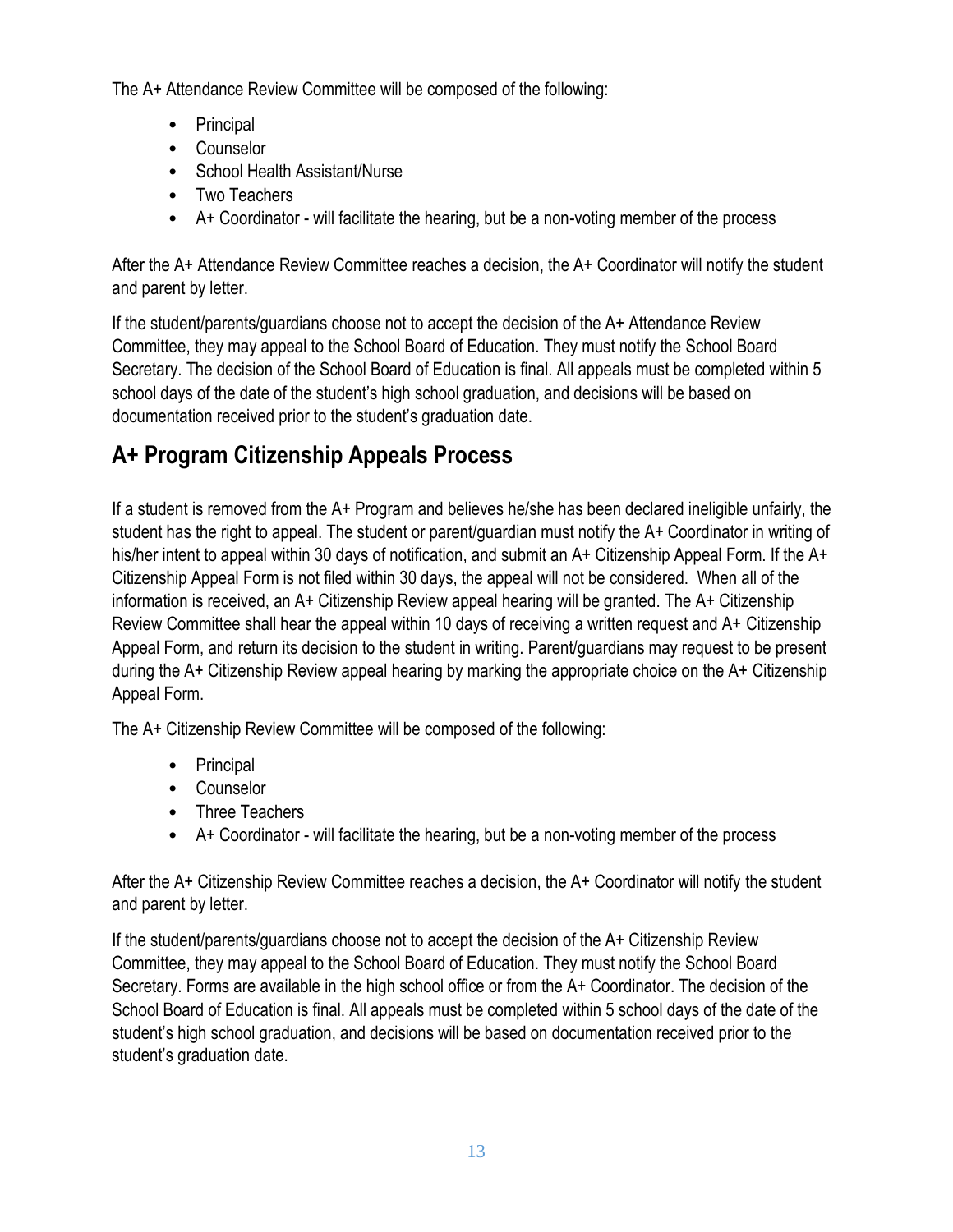# **Montrose R-XIV High School A+ Attendance Appeal Form**

|                                                                         |                         | We (parent/guardians only) ____ wish ____ do not wish to be present during the hearing.                                                                                                                                      |
|-------------------------------------------------------------------------|-------------------------|------------------------------------------------------------------------------------------------------------------------------------------------------------------------------------------------------------------------------|
| This request is to appeal a school absence for the following:           |                         |                                                                                                                                                                                                                              |
| Semester (please circle):                                               | One<br>Two              | School Year: _________                                                                                                                                                                                                       |
| hospitalization, etc. for review by the A+ Attendance Review Committee. |                         | In the space below, please indicate the date(s) of the absence(s) as well as the reason for the absence(s).<br>Please attach documentation in the form of a doctor's note on office letterhead or prescription pad, proof of |
| DATE OF ABSENCE(S)<br><b>REASON FOR ABSENCE(S)</b>                      |                         |                                                                                                                                                                                                                              |
|                                                                         |                         |                                                                                                                                                                                                                              |
|                                                                         |                         |                                                                                                                                                                                                                              |
|                                                                         |                         |                                                                                                                                                                                                                              |
|                                                                         |                         |                                                                                                                                                                                                                              |
|                                                                         |                         |                                                                                                                                                                                                                              |
|                                                                         |                         |                                                                                                                                                                                                                              |
|                                                                         |                         |                                                                                                                                                                                                                              |
|                                                                         |                         |                                                                                                                                                                                                                              |
|                                                                         |                         |                                                                                                                                                                                                                              |
|                                                                         |                         | (Attach additional sheets, if necessary)                                                                                                                                                                                     |
|                                                                         |                         | An appeal must be filed within thirty (30) days of the notification of disqualification.                                                                                                                                     |
|                                                                         | A+ Coordinator Use Only |                                                                                                                                                                                                                              |
| Date Appeal Received: ___________                                       |                         | Appeal Accepted: National Appeal Accepted:                                                                                                                                                                                   |
| Date Appeal Committee Met: _________                                    |                         | Days/Hours Waived: ___________                                                                                                                                                                                               |
| Date Decision Letter Sent: __________                                   |                         | Appeal Denied: __________                                                                                                                                                                                                    |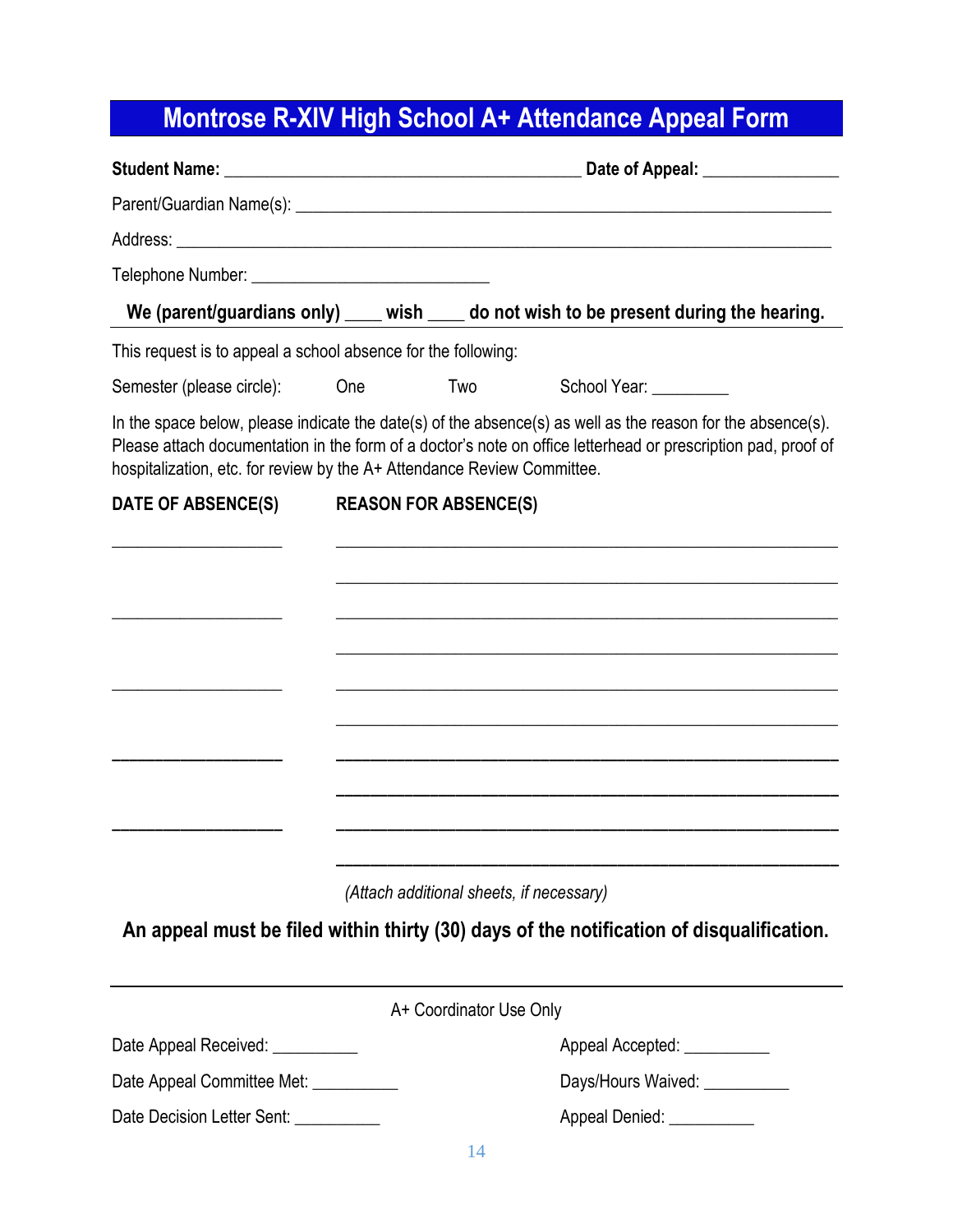# **Montrose R-XIV High School A+ Citizenship Appeal Form**

|                                                                                             |            | Date of Appeal: ________________                                                                                                                                                                               |
|---------------------------------------------------------------------------------------------|------------|----------------------------------------------------------------------------------------------------------------------------------------------------------------------------------------------------------------|
|                                                                                             |            |                                                                                                                                                                                                                |
|                                                                                             |            |                                                                                                                                                                                                                |
|                                                                                             |            |                                                                                                                                                                                                                |
|                                                                                             |            | We (parent/guardians only) ____ wish ____ do not wish to be present during the hearing.                                                                                                                        |
| This request is to appeal the notification of citizenship disqualification received during: |            |                                                                                                                                                                                                                |
| Semester (please circle): One                                                               | <b>Two</b> | School Year: _________                                                                                                                                                                                         |
|                                                                                             |            | In the space below, please indicate the basis for your appeal concerning your denial of citizenship<br>certification for the A+ Scholarship Program, for consideration by the A+ Citizenship Review Committee. |

.

*(Attach additional sheets, if necessary)*

#### **An appeal must be filed within thirty (30) days of the notification of disqualification.**

| A+ Coordinator Use Only    |                                        |  |
|----------------------------|----------------------------------------|--|
| Date Appeal Received:      | Appeal Accepted: ____________          |  |
| Date Appeal Committee Met: | Days/Hours Waived:                     |  |
| Date Decision Letter Sent: | Appeal Denied: National Appeal Denied: |  |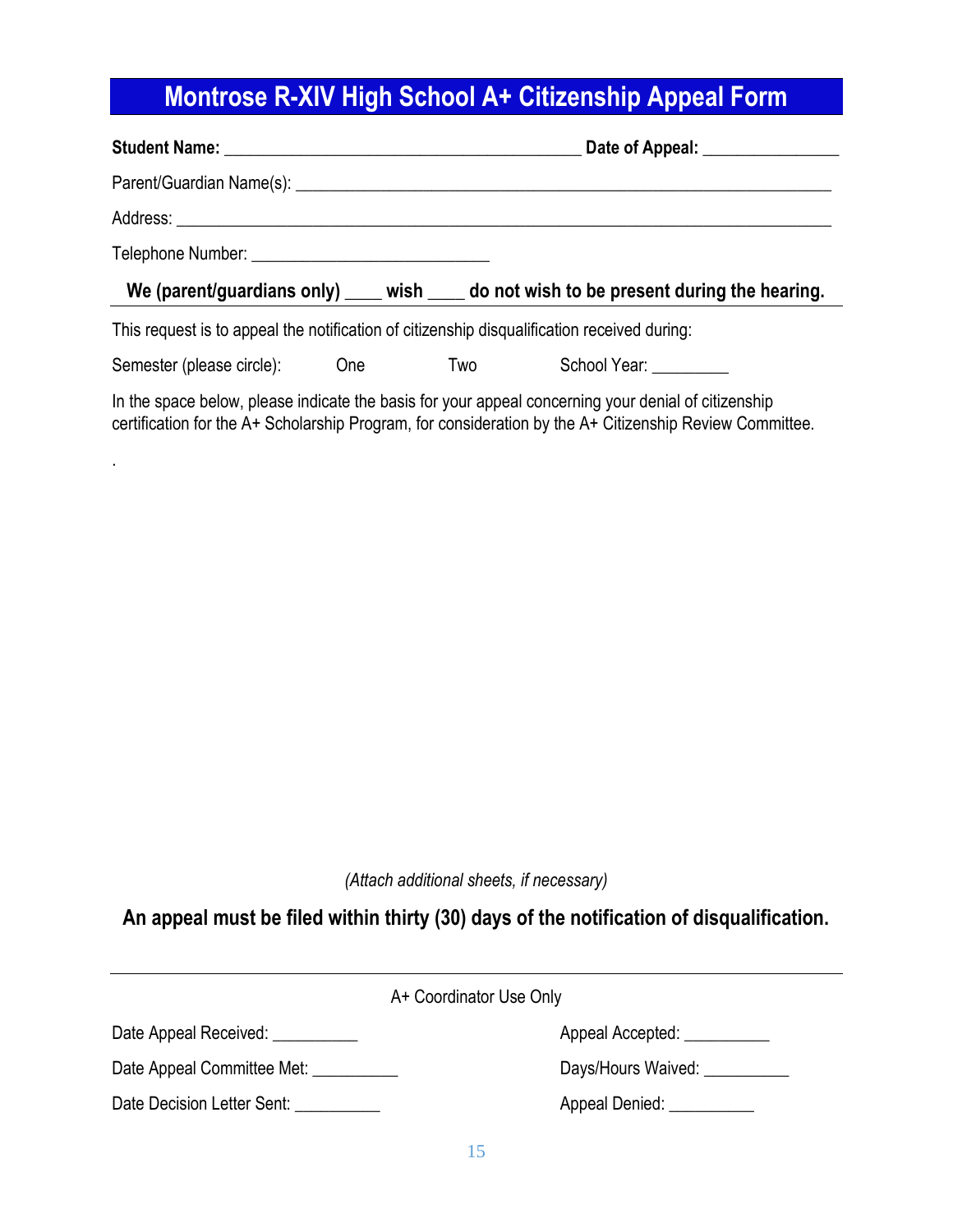#### **Montrose R-XIV High School A+ TUTORING AND MENTORING GUIDELINES**

The Montrose A+ Schools tutoring program exists to provide:

- A meaningful service activity.
- Academic assistance to other students.
- Role modeling opportunities for younger students.
- Opportunities for A+ participant to meet the tutoring/mentoring requirement for A+ tuition reimbursement.
- Guidelines for tutoring/mentoring have been developed in accordance with requirements established by the Missouri Department of Elementary and Secondary Education.
- Tutoring activities must be part of an approved program under the direct supervision of a certified staff member, involve Montrose public school students, and be conducted in the Montrose R-XIV District buildings (unless approved by the parent and administrator).
- Participants will be assigned a supervising teacher. Supervising teachers direct the tutoring experience. The A+ Coordinator or the administrator must approve all supervising teachers prior to beginning of the tutoring program. Participants must have a signed parental permission form on file prior to beginning a tutoring assignment.
- Tutoring activities are expected to be conducted in a quiet, disciplined, and orderly manner, and only for as long as the experience is productive and necessary. Participants who do not meet behavioral expectations during any portion of the tutoring experience, as defined by the supervising teacher, risk forfeiture of tutoring opportunities and would not qualify for A+ tuition reimbursement.
- The signature of the supervising teacher must verify all tutoring time. Tutoring time must be recorded and verified on the A+ tutoring time sheets. An official log will be available in the A+ Coordinator's office. Tutoring logs must be turned into the A+ office as required by local policy. Students will not receive credit for unverified tutoring activities.
- An A+ student will be academically ineligible and not allowed to tutor during the school day if he or she has earned one or more grades of "F". Academically ineligible students should work with their teachers before or after school and will regain eligibility when their grade returns to a 2.5.
- Beginning with the high school senior class of 2015, students must have achieved a score of proficient or advanced on the Algebra I end of course (EOC) exam.
- Beginning in 2017, if you meet all of the eligibility requirements except the EOC exam requirement, you may establish eligibility by achieving a qualifying score on the mathematics component of the ACT test. You may achieve the qualifying score as a high school or postsecondary student. If you achieve the score as a postsecondary student, you may be eligible for an award in the same term that you take the test. The MDHE will announce the qualifying ACT scores annually. The following table displays the qualifying scores for the 2020 high school seniors.

| <b>ACT Math Score</b> |     | <b>High School GPA</b> |
|-----------------------|-----|------------------------|
| 17 or greater         | and | 2.5 or greater         |
| 16                    | AND | 2.8 or greater         |
| 15                    | AND | 3.0 or greater         |

#### **CONFIDENTIALITY**

Students may tell you things about their homes and lives that you neither need nor wish to know. This shows they trust and respect you. Tutors should not violate that trust by discussing these matters with others. However, should a situation occur in which a student tells you something an adult needs to know in order to protect the welfare of a child, you should report that IMMEDIATELY to the supervising teacher. That teacher will take whatever steps are necessary to handle the situation. Tutors should never discuss grades or performance of a student with anyone except the supervising teacher.

I have read and understand all of the A+ tutoring/mentoring guidelines as printed above and a copy of the requirements has been provided to me.

| DATE: _________________                                                                                                                                                                                                       |
|-------------------------------------------------------------------------------------------------------------------------------------------------------------------------------------------------------------------------------|
| DATE: ____________                                                                                                                                                                                                            |
| DATE: and the state of the state of the state of the state of the state of the state of the state of the state of the state of the state of the state of the state of the state of the state of the state of the state of the |
| DATE: and the contract of the contract of the contract of the contract of the contract of the contract of the contract of the contract of the contract of the contract of the contract of the contract of the contract of the |
| <b>Graduation Year</b>                                                                                                                                                                                                        |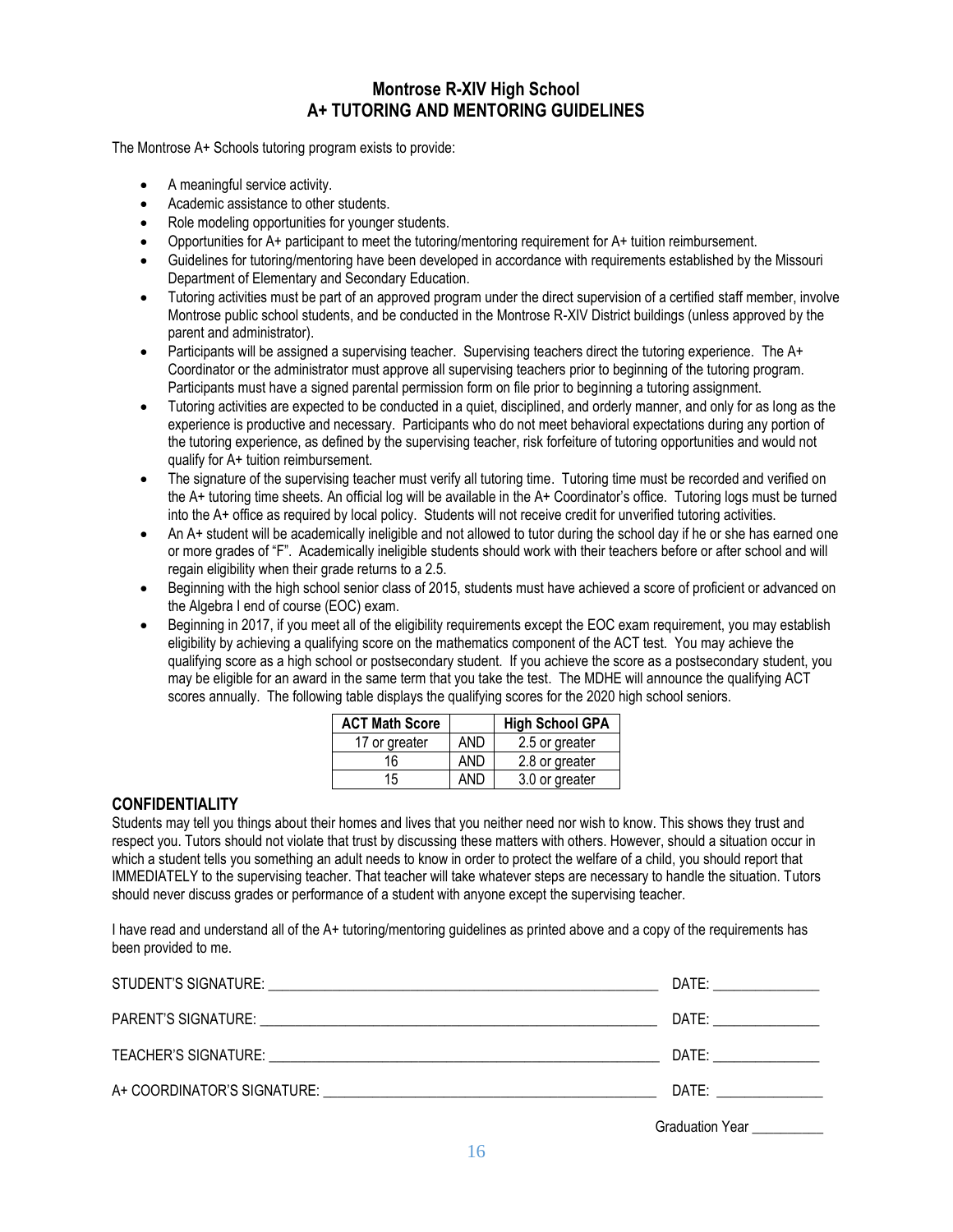#### **Montrose High School A+ Tutoring Log**

#### **State Requirement: Minimum Total of 50 Unpaid Tutoring Hours**

Tutoring logs are to be turned into the A+ Office on the last Friday of each month.

Tutor Name: \_\_\_\_\_\_\_\_\_\_\_\_\_\_\_\_\_\_\_\_\_\_\_\_\_\_\_\_\_\_\_\_\_\_\_\_\_\_\_\_\_\_

Supervising Teacher: \_\_\_\_\_\_\_\_\_\_\_\_\_\_\_\_\_\_\_\_\_\_\_\_\_\_\_\_\_\_\_\_\_\_\_

| <b>Date</b> | <b>Time</b><br><b>Started</b> | <b>Time</b><br><b>Ended</b> | <b>Total</b><br><b>Minutes</b> | <b>Teacher Signature</b> | Location |
|-------------|-------------------------------|-----------------------------|--------------------------------|--------------------------|----------|
|             |                               |                             |                                |                          |          |
|             |                               |                             |                                |                          |          |
|             |                               |                             |                                |                          |          |
|             |                               |                             |                                |                          |          |
|             |                               |                             |                                |                          |          |
|             |                               |                             |                                |                          |          |
|             |                               |                             |                                |                          |          |
|             |                               |                             |                                |                          |          |
|             |                               |                             |                                |                          |          |
|             |                               |                             |                                |                          |          |
|             |                               |                             |                                |                          |          |
|             |                               |                             |                                |                          |          |
|             |                               |                             |                                |                          |          |
|             |                               |                             |                                |                          |          |
|             |                               |                             |                                |                          |          |
|             |                               |                             |                                |                          |          |
|             |                               |                             |                                |                          |          |
|             |                               |                             |                                |                          |          |
|             |                               |                             |                                |                          |          |
|             |                               |                             |                                |                          |          |

#### **A+ OFFICE USE ONLY**

Total Minutes: \_\_\_\_\_\_\_\_\_\_ Total Time Recorded: \_\_\_\_\_\_\_\_\_ Hours: \_\_\_\_\_\_\_\_ Minutes: \_\_\_\_\_\_\_\_

Date filed and entered into the system: \_\_\_\_\_\_\_\_\_\_\_\_\_\_\_\_\_\_\_\_